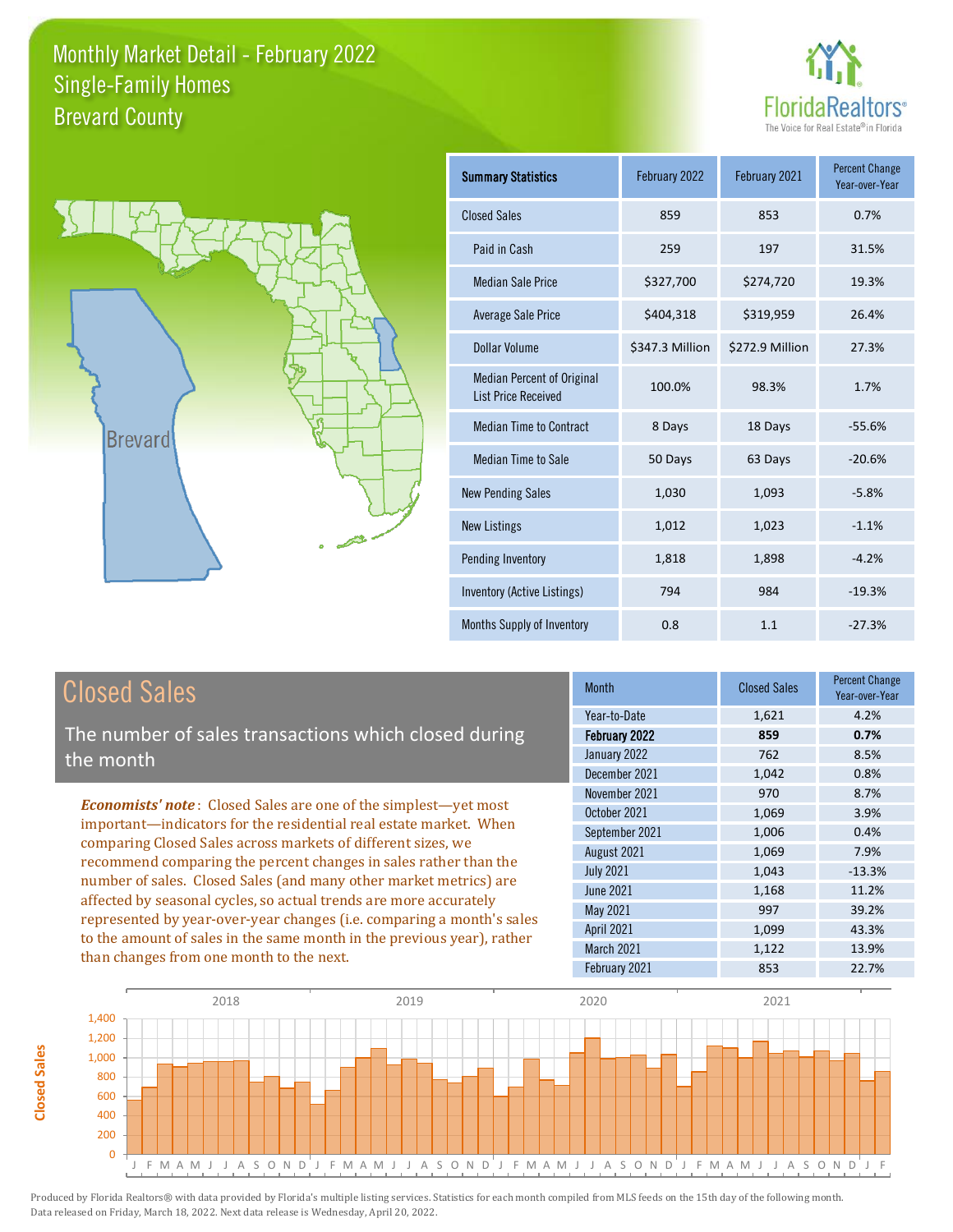

| <b>Cash Sales</b>                                                              | <b>Month</b>      | <b>Cash Sales</b> | <b>Percent Change</b><br>Year-over-Year |
|--------------------------------------------------------------------------------|-------------------|-------------------|-----------------------------------------|
|                                                                                | Year-to-Date      | 494               | 39.9%                                   |
| The number of Closed Sales during the month in which                           | February 2022     | 259               | 31.5%                                   |
| buyers exclusively paid in cash                                                | January 2022      | 235               | 50.6%                                   |
|                                                                                | December 2021     | 281               | 37.7%                                   |
|                                                                                | November 2021     | 256               | 36.9%                                   |
| <b>Economists' note:</b> Cash Sales can be a useful indicator of the extent to | October 2021      | 291               | 56.5%                                   |
|                                                                                | September 2021    | 254               | 28.3%                                   |
| which investors are participating in the market. Why? Investors are            | August 2021       | 293               | 61.9%                                   |
| far more likely to have the funds to purchase a home available up front,       | <b>July 2021</b>  | 256               | 17.4%                                   |
| whereas the typical homebuyer requires a mortgage or some other                | <b>June 2021</b>  | 289               | 68.0%                                   |
| form of financing. There are, of course, many possible exceptions, so          | May 2021          | 276               | 124.4%                                  |
| this statistic should be interpreted with care.                                | <b>April 2021</b> | 295               | 186.4%                                  |
|                                                                                | March 2021        | 258               | 41.0%                                   |



#### Cash Sales as a Percentage of Closed Sales

The percentage of Closed Sales during the month which were Cash Sales

*Economists' note* : This statistic is simply another way of viewing Cash Sales. The remaining percentages of Closed Sales (i.e. those not paid fully in cash) each month involved some sort of financing, such as mortgages, owner/seller financing, assumed loans, etc.

| <b>Month</b>         | <b>Percent of Closed</b><br>Sales Paid in Cash | <b>Percent Change</b><br>Year-over-Year |
|----------------------|------------------------------------------------|-----------------------------------------|
| Year-to-Date         | 30.5%                                          | 34.4%                                   |
| <b>February 2022</b> | 30.2%                                          | 30.7%                                   |
| January 2022         | 30.8%                                          | 38.7%                                   |
| December 2021        | 27.0%                                          | 37.1%                                   |
| November 2021        | 26.4%                                          | 25.7%                                   |
| October 2021         | 27.2%                                          | 50.3%                                   |
| September 2021       | 25.2%                                          | 27.3%                                   |
| August 2021          | 27.4%                                          | 49.7%                                   |
| <b>July 2021</b>     | 24.5%                                          | 35.4%                                   |
| <b>June 2021</b>     | 24.7%                                          | 50.6%                                   |
| May 2021             | 27.7%                                          | 61.0%                                   |
| <b>April 2021</b>    | 26.8%                                          | 100.0%                                  |
| March 2021           | 23.0%                                          | 23.7%                                   |
| February 2021        | 23.1%                                          | 10.0%                                   |

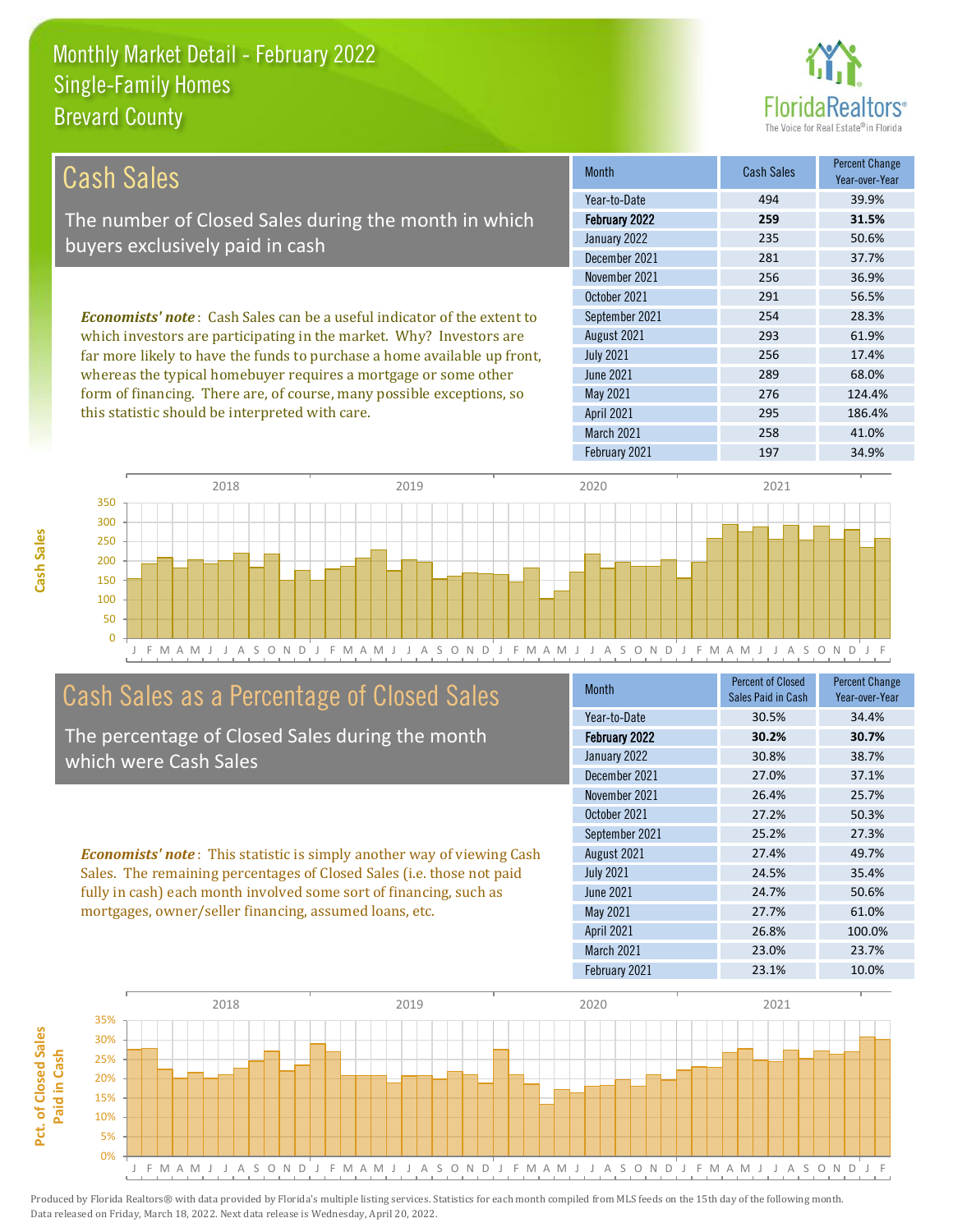

| <b>Median Sale Price</b>                                                  | Month                | <b>Median Sale Price</b> | <b>Percent Change</b><br>Year-over-Year |
|---------------------------------------------------------------------------|----------------------|--------------------------|-----------------------------------------|
|                                                                           | Year-to-Date         | \$325,250                | 20.5%                                   |
| The median sale price reported for the month (i.e. 50%                    | <b>February 2022</b> | \$327,700                | 19.3%                                   |
| of sales were above and 50% of sales were below)                          | January 2022         | \$325,000                | 21.7%                                   |
|                                                                           | December 2021        | \$325,000                | 20.4%                                   |
|                                                                           | November 2021        | \$322,000                | 17.1%                                   |
| <b>Economists' note:</b> Median Sale Price is our preferred summary       | October 2021         | \$327,000                | 19.3%                                   |
| statistic for price activity because, unlike Average Sale Price, Median   | September 2021       | \$315,500                | 21.3%                                   |
| Sale Price is not sensitive to high sale prices for small numbers of      | August 2021          | \$325,000                | 21.0%                                   |
| homes that may not be characteristic of the market area. Keep in mind     | <b>July 2021</b>     | \$322,000                | 20.9%                                   |
| that median price trends over time are not always solely caused by        | June 2021            | \$314,250                | 20.9%                                   |
| changes in the general value of local real estate. Median sale price only | May 2021             | \$290,000                | 16.0%                                   |
| reflects the values of the homes that sold each month, and the mix of     | <b>April 2021</b>    | \$289,801                | 13.6%                                   |
| the types of homes that sell can change over time.                        | <b>March 2021</b>    | \$280,000                | 7.9%                                    |
|                                                                           | February 2021        | \$274,720                | 10.8%                                   |



## Average Sale Price

The average sale price reported for the month (i.e. total sales in dollars divided by the number of sales)

*Economists' note* : Usually, we prefer Median Sale Price over Average Sale Price as a summary statistic for home prices. However, Average Sale Price does have its uses—particularly when it is analyzed alongside the Median Sale Price. For one, the relative difference between the two statistics can provide some insight into the market for higher-end homes in an area.

| <b>Average Sale Price</b> | <b>Percent Change</b><br>Year-over-Year |
|---------------------------|-----------------------------------------|
| \$393,072                 | 23.0%                                   |
| \$404,318                 | 26.4%                                   |
| \$380,395                 | 19.1%                                   |
| \$397,434                 | 18.4%                                   |
| \$386,288                 | 15.1%                                   |
| \$382,541                 | 13.8%                                   |
| \$388,092                 | 20.0%                                   |
| \$389,565                 | 23.2%                                   |
| \$390,215                 | 22.5%                                   |
| \$375,748                 | 18.2%                                   |
| \$367,768                 | 25.9%                                   |
| \$376,122                 | 23.6%                                   |
| \$339,852                 | 11.5%                                   |
| \$319,959                 | 7.8%                                    |
|                           |                                         |



Produced by Florida Realtors® with data provided by Florida's multiple listing services. Statistics for each month compiled from MLS feeds on the 15th day of the following month. Data released on Friday, March 18, 2022. Next data release is Wednesday, April 20, 2022.

**Average Sale Price**

Average Sale Price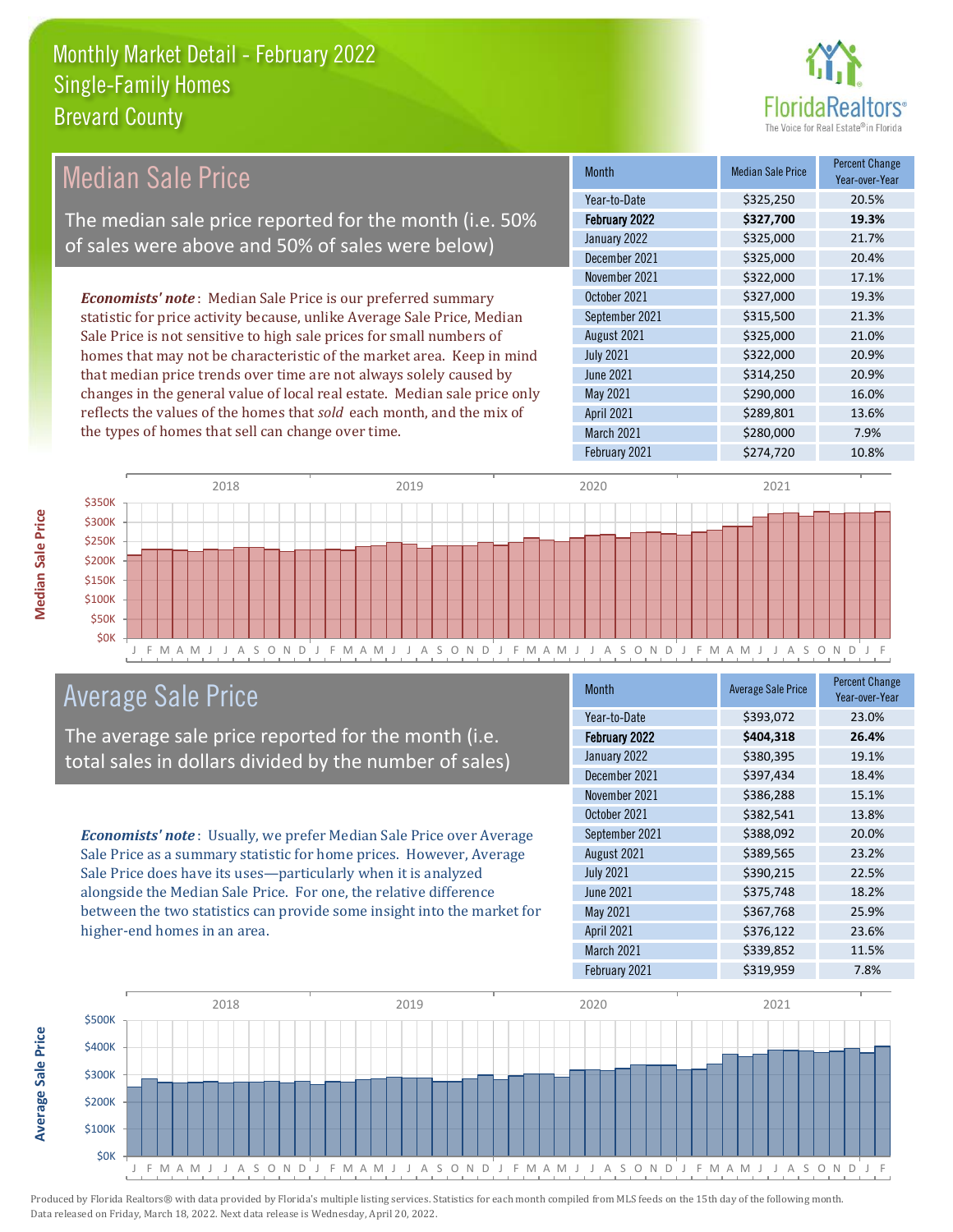of Dollar Volume (i.e. sales and prices) individually.



| <b>Dollar Volume</b>                                                            | <b>Month</b>      | <b>Dollar Volume</b> | <b>Percent Change</b><br>Year-over-Year |
|---------------------------------------------------------------------------------|-------------------|----------------------|-----------------------------------------|
|                                                                                 | Year-to-Date      | \$637.2 Million      | 28.2%                                   |
| The sum of the sale prices for all sales which closed                           | February 2022     | \$347.3 Million      | 27.3%                                   |
| during the month                                                                | January 2022      | \$289.9 Million      | 29.3%                                   |
|                                                                                 | December 2021     | \$414.1 Million      | 19.3%                                   |
|                                                                                 | November 2021     | \$374.7 Million      | 25.2%                                   |
| <b>Economists' note</b> : Dollar Volume is simply the sum of all sale prices in | October 2021      | \$408.9 Million      | 18.2%                                   |
| a given time period, and can quickly be calculated by multiplying               | September 2021    | \$390.4 Million      | 20.5%                                   |
| Closed Sales by Average Sale Price. It is a strong indicator of the health      | August 2021       | \$416.4 Million      | 32.9%                                   |
| of the real estate industry in a market, and is of particular interest to       | <b>July 2021</b>  | \$407.0 Million      | 6.2%                                    |
| real estate professionals, investors, analysts, and government agencies.        | June 2021         | \$438.9 Million      | 31.5%                                   |
| Potential home sellers and home buyers, on the other hand, will likely          | May 2021          | \$366.7 Million      | 75.3%                                   |
| be better served by paying attention to trends in the two components            | <b>April 2021</b> | \$413.4 Million      | 77.0%                                   |



## Median Percent of Original List Price Received

The median of the sale price (as a percentage of the original list price) across all properties selling during the month

*Economists' note* : The Median Percent of Original List Price Received is useful as an indicator of market recovery, since it typically rises as buyers realize that the market may be moving away from them and they need to match the selling price (or better it) in order to get a contract on the house. This is usually the last measure to indicate a market has shifted from down to up, so it is what we would call a *lagging* indicator.

**Med. Pct. of Orig.** 

Med. Pct. of Orig.

**Dollar Volume**

**Dollar Volume** 

| <b>Month</b>      | Med. Pct. of Orig.<br><b>List Price Received</b> | <b>Percent Change</b><br>Year-over-Year |
|-------------------|--------------------------------------------------|-----------------------------------------|
| Year-to-Date      | 100.0%                                           | 1.6%                                    |
| February 2022     | 100.0%                                           | 1.7%                                    |
| January 2022      | 100.0%                                           | 1.5%                                    |
| December 2021     | 100.0%                                           | 1.6%                                    |
| November 2021     | 100.0%                                           | 1.6%                                    |
| October 2021      | 100.0%                                           | 1.9%                                    |
| September 2021    | 100.0%                                           | 2.0%                                    |
| August 2021       | 100.0%                                           | 2.1%                                    |
| <b>July 2021</b>  | 100.0%                                           | 2.7%                                    |
| <b>June 2021</b>  | 100.0%                                           | 2.7%                                    |
| May 2021          | 100.0%                                           | 2.7%                                    |
| <b>April 2021</b> | 100.0%                                           | 2.5%                                    |
| March 2021        | 100.0%                                           | 2.8%                                    |
| February 2021     | 98.3%                                            | 1.2%                                    |

March 2021 **\$381.3 Million** 27.0%

February 2021 \$272.9 Million 32.3%

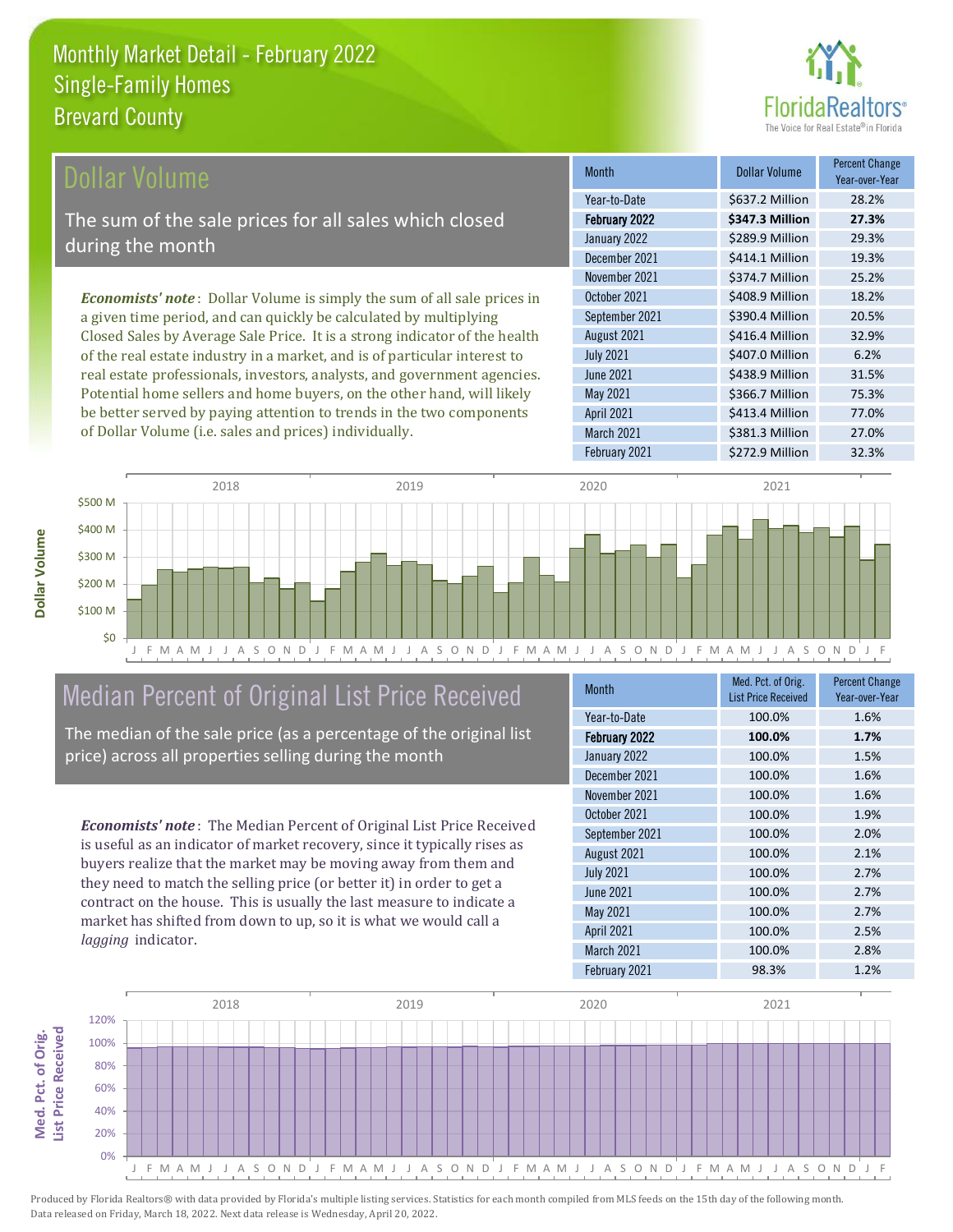

#### *Economists' note* : Like Time to Sale, Time to Contract is a measure of the length of the home selling process calculated for sales which closed October 2021 11 Days -42.1% September 2021 11 Days -42.1% Month Month Median Time to **Median Time to Contract** Percent Change Year-over-Year February 2022 **8 Days -55.6%** Year-to-Date 10 Days -41.2% January 2022 12 Days -20.0% December 2021 12 Days -20.0% November 2021 11 Days -21.4% Median Time to Contract The median number of days between the listing date and contract date for all Closed Sales during the month

during the month. The difference is that Time to Contract measures the number of days between the initial listing of a property and the signing of the contract which eventually led to the closing of the sale. When the gap between Median Time to Contract and Median Time to Sale grows, it is usually a sign of longer closing times and/or declining numbers of cash sales.





## Median Time to Sale

The median number of days between the listing date and closing date for all Closed Sales during the month

*Economists' note* : Time to Sale is a measure of the length of the home selling process, calculated as the number of days between the initial listing of a property and the closing of the sale. *Median* Time to Sale is the amount of time the "middle" property selling this month was on the market. That is, 50% of homes selling this month took *less* time to sell, and 50% of homes took *more* time to sell. Median Time to Sale gives a more accurate picture than Average Time to Sale, which can be skewed upward by small numbers of properties taking an abnormally long time to sell.

| <b>Median Time to Sale</b> | <b>Percent Change</b><br>Year-over-Year |
|----------------------------|-----------------------------------------|
| 53 Days                    | $-18.5%$                                |
| 50 Days                    | $-20.6%$                                |
| 55 Days                    | $-15.4%$                                |
| 53 Days                    | $-13.1%$                                |
| 50 Days                    | $-16.7%$                                |
| 52 Days                    | $-21.2%$                                |
| 54 Days                    | $-16.9%$                                |
| 48 Days                    | $-28.4%$                                |
| 49 Days                    | $-34.7%$                                |
| 50 Days                    | $-41.2%$                                |
| 50 Days                    | $-30.6%$                                |
| 53 Days                    | $-15.9%$                                |
| 55 Days                    | $-26.7%$                                |
| 63 Days                    | $-24.1%$                                |
|                            |                                         |



**Median Time to** 

**Median Time to**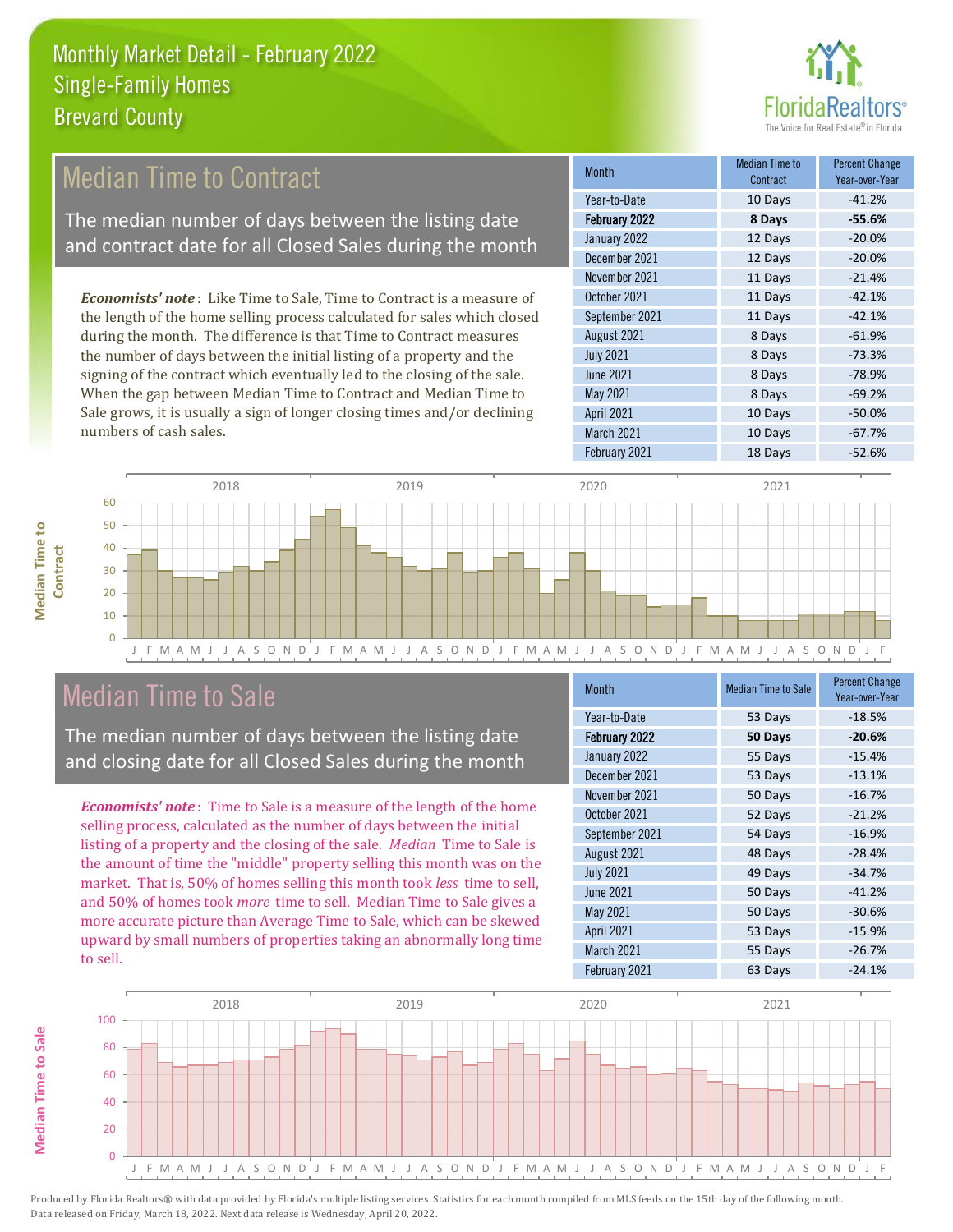

| <b>New Pending Sales</b>                                                       | <b>Month</b>      | <b>New Pending Sales</b> | <b>Percent Change</b><br>Year-over-Year |
|--------------------------------------------------------------------------------|-------------------|--------------------------|-----------------------------------------|
|                                                                                | Year-to-Date      | 2,073                    | $-4.8%$                                 |
| The number of listed properties that went under                                | February 2022     | 1,030                    | $-5.8%$                                 |
| contract during the month                                                      | January 2022      | 1,043                    | $-3.8%$                                 |
|                                                                                | December 2021     | 881                      | 7.2%                                    |
|                                                                                | November 2021     | 1,016                    | 11.4%                                   |
| <b>Economists' note</b> : Because of the typical length of time it takes for a | October 2021      | 1,069                    | $-3.1%$                                 |
| sale to close, economists consider Pending Sales to be a decent                | September 2021    | 1,129                    | 6.5%                                    |
| indicator of potential future Closed Sales. It is important to bear in         | August 2021       | 1,125                    | 3.2%                                    |
| mind, however, that not all Pending Sales will be closed successfully.         | <b>July 2021</b>  | 1,073                    | $-6.5%$                                 |
| So, the effectiveness of Pending Sales as a future indicator of Closed         | <b>June 2021</b>  | 1,043                    | $-19.1%$                                |
| Sales is susceptible to changes in market conditions such as the               | May 2021          | 1,110                    | $-7.8%$                                 |
| availability of financing for homebuyers and the inventory of                  | <b>April 2021</b> | 1,153                    | 57.1%                                   |



## New Listings

distressed properties for sale.

The number of properties put onto the market during the month

*Economists' note* : New Listings tend to rise in delayed response to increasing prices, so they are often seen as a lagging indicator of market health. As prices rise, potential sellers raise their estimations of value—and in the most recent cycle, rising prices have freed up many potential sellers who were previously underwater on their mortgages. Note that in our calculations, we take care to not include properties that were recently taken off the market and quickly relisted, since these are not really *new* listings.

| <b>Month</b>      | <b>New Listings</b> | <b>Percent Change</b><br>Year-over-Year |
|-------------------|---------------------|-----------------------------------------|
| Year-to-Date      | 2,003               | $-0.1%$                                 |
| February 2022     | 1,012               | $-1.1%$                                 |
| January 2022      | 991                 | 0.9%                                    |
| December 2021     | 836                 | 2.3%                                    |
| November 2021     | 965                 | 8.7%                                    |
| October 2021      | 1,085               | $-5.2%$                                 |
| September 2021    | 1,072               | 7.2%                                    |
| August 2021       | 1,172               | 23.5%                                   |
| <b>July 2021</b>  | 1,270               | 12.2%                                   |
| <b>June 2021</b>  | 1,228               | 23.7%                                   |
| <b>May 2021</b>   | 1,116               | $-2.1%$                                 |
| <b>April 2021</b> | 1,192               | 31.9%                                   |
| March 2021        | 1,094               | $-10.0%$                                |
| February 2021     | 1,023               | $-7.8%$                                 |

February 2021 1,093 1.7%

March 2021 1,206 29.7%



Pending Sales **Pending Sales**

**New Listings**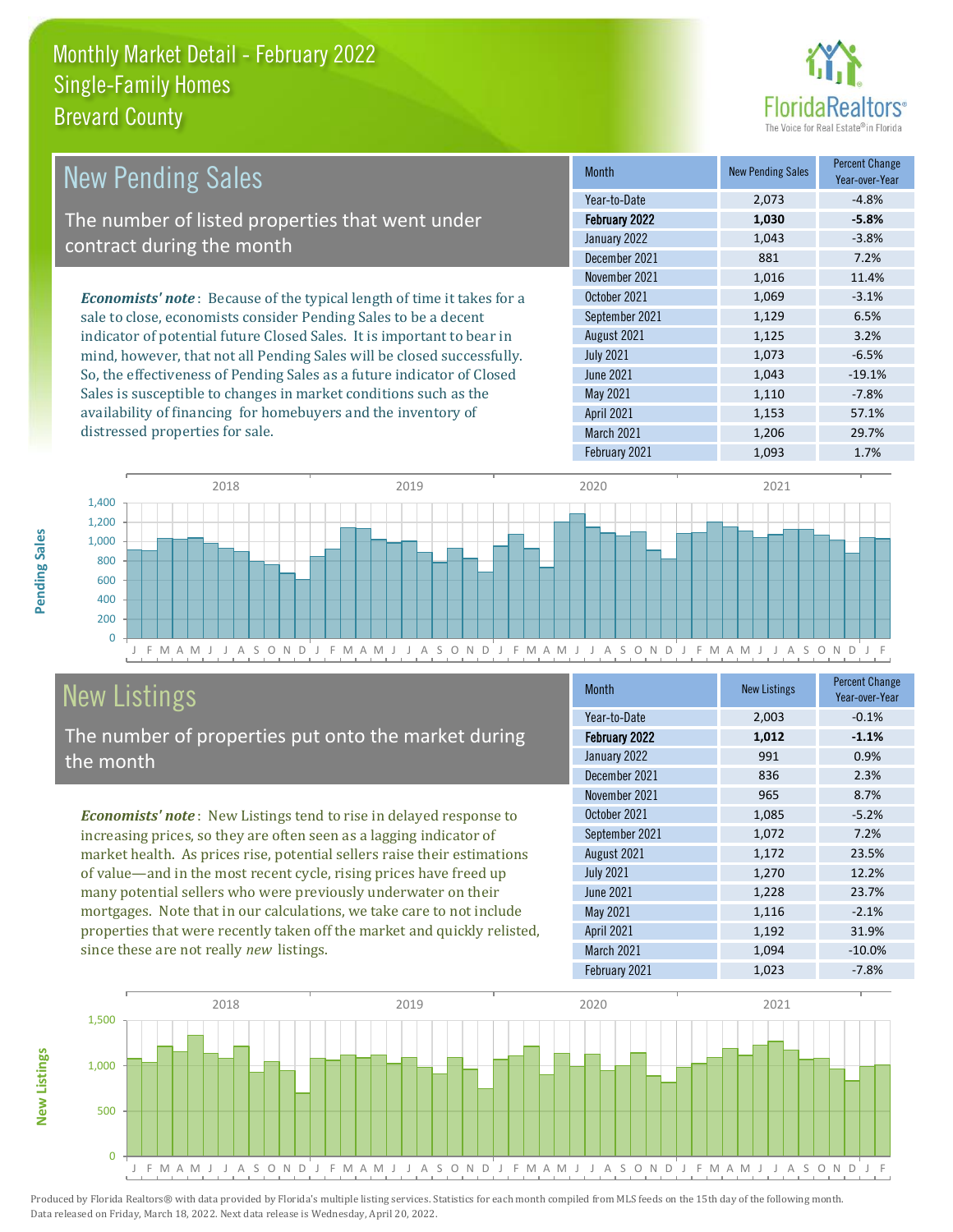

| Inventory (Active Listings)                                                 | <b>Month</b>      | Inventory | <b>Percent Change</b><br>Year-over-Year |
|-----------------------------------------------------------------------------|-------------------|-----------|-----------------------------------------|
|                                                                             | YTD (Monthly Avg) | 802       | $-23.3%$                                |
| The number of property listings active at the end of                        | February 2022     | 794       | $-19.3%$                                |
| the month                                                                   | January 2022      | 810       | $-26.8%$                                |
|                                                                             | December 2021     | 895       | $-28.9%$                                |
| <b>Economists' note:</b> There are a number of ways to define and calculate | November 2021     | 970       | $-27.2%$                                |
|                                                                             | October 2021      | 1.046     | $-23.9%$                                |
|                                                                             | September 2021    | 1.049     | $-24.7%$                                |
| Inventory. Our method is to simply count the number of active listings      | August 2021       | 1.124     | $-25.9%$                                |

on the last day of the month, and hold this number to compare with the same month the following year. Inventory rises when New Listings are outpacing the number of listings that go off-market (regardless of whether they actually sell). Likewise, it falls when New Listings aren't keeping up with the rate at which homes are going off-market.

|                          | .     | Year-over-Year |
|--------------------------|-------|----------------|
| <b>YTD (Monthly Avg)</b> | 802   | $-23.3%$       |
| February 2022            | 794   | $-19.3%$       |
| January 2022             | 810   | $-26.8%$       |
| December 2021            | 895   | $-28.9%$       |
| November 2021            | 970   | $-27.2%$       |
| October 2021             | 1,046 | $-23.9%$       |
| September 2021           | 1,049 | $-24.7%$       |
| August 2021              | 1,124 | $-25.9%$       |
| <b>July 2021</b>         | 1,093 | $-35.4%$       |
| <b>June 2021</b>         | 931   | $-47.3%$       |
| May 2021                 | 773   | $-65.2%$       |
| <b>April 2021</b>        | 833   | $-65.8%$       |
| March 2021               | 813   | $-65.9%$       |
| February 2021            | 984   | $-56.0%$       |



## Months Supply of Inventory

An estimate of the number of months it will take to deplete the current Inventory given recent sales rates

*Economists' note* : MSI is a useful indicator of market conditions. The benchmark for a balanced market (favoring neither buyer nor seller) is 5.5 months of inventory. Anything higher is traditionally a buyers' market, and anything lower is a sellers' market. There is no single accepted way of calculating MSI. A common method is to divide current Inventory by the most recent month's Closed Sales count, but this count is a usually poor predictor of future Closed Sales due to seasonal cycles. To eliminate seasonal effects, we use the 12-month average of monthly Closed Sales instead.

| <b>Month</b>             | <b>Months Supply</b> | <b>Percent Change</b><br>Year-over-Year |
|--------------------------|----------------------|-----------------------------------------|
| <b>YTD (Monthly Avg)</b> | 0.8                  | $-33.3%$                                |
| February 2022            | 0.8                  | $-27.3%$                                |
| January 2022             | 0.8                  | $-33.3%$                                |
| December 2021            | 0.9                  | $-35.7%$                                |
| November 2021            | 1.0                  | $-33.3%$                                |
| October 2021             | 1.0                  | $-33.3%$                                |
| September 2021           | 1.0                  | $-37.5%$                                |
| August 2021              | 1.1                  | $-38.9%$                                |
| <b>July 2021</b>         | 1.1                  | $-45.0%$                                |
| June 2021                | 0.9                  | $-57.1%$                                |
| <b>May 2021</b>          | 0.8                  | $-70.4%$                                |
| <b>April 2021</b>        | 0.9                  | $-69.0%$                                |
| March 2021               | 0.9                  | $-66.7%$                                |
| February 2021            | 1.1                  | $-57.7%$                                |

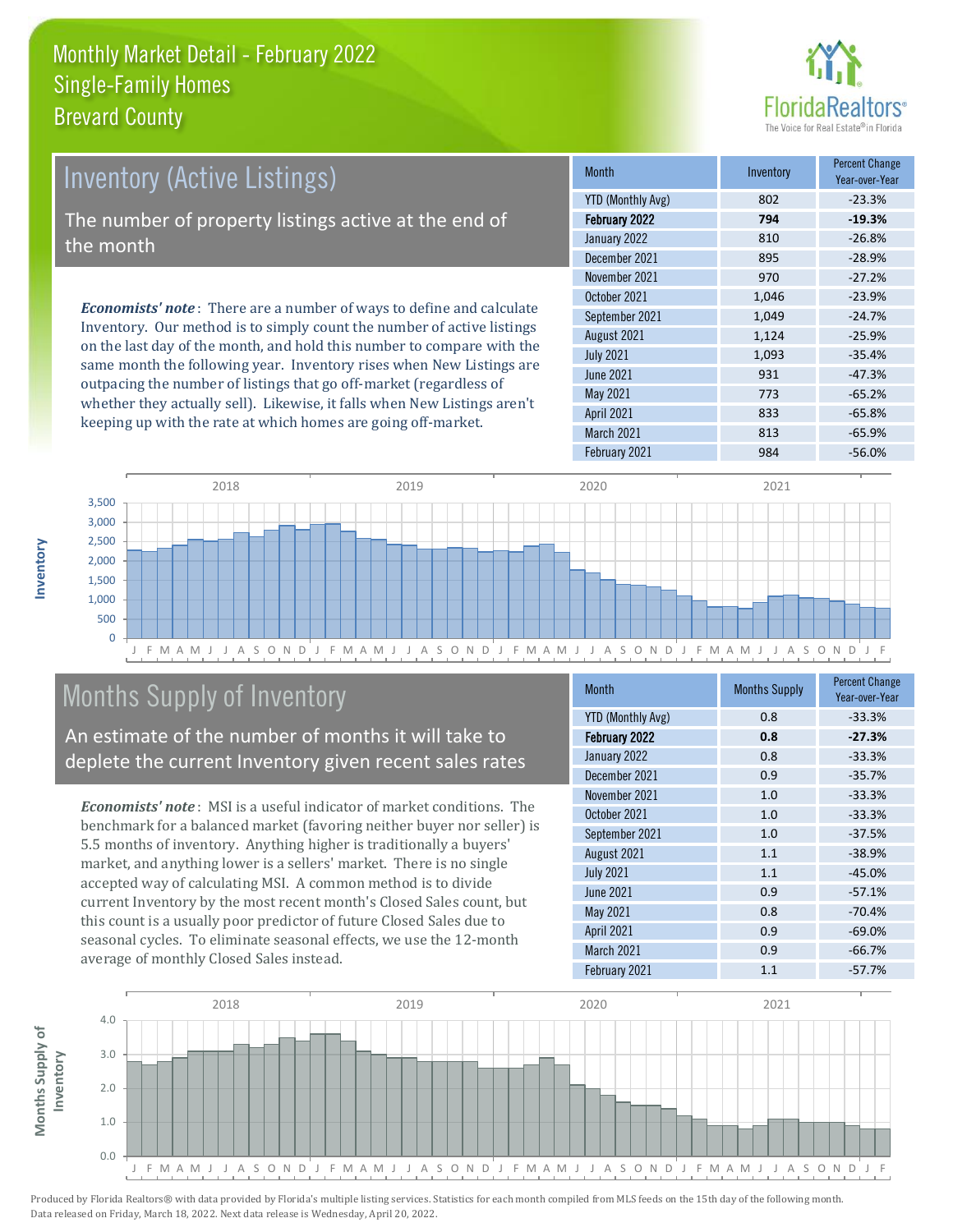

## Closed Sales by Sale Price

The number of sales transactions which closed during the month

*Economists' note:* Closed Sales are one of the simplest—yet most important—indicators for the residential real estate market. When comparing Closed Sales across markets of different sizes, we recommend comparing the percent changes in sales rather than the number of sales. Closed Sales (and many other market metrics) are affected by seasonal cycles, so actual trends are more accurately represented by year-over-year changes (i.e. comparing a month's sales to the amount of sales in the same month in the previous year), rather than changes from one month to the next.

| Sale Price            | <b>Closed Sales</b> | <b>Percent Change</b><br>Year-over-Year |
|-----------------------|---------------------|-----------------------------------------|
| Less than \$50,000    | $\Omega$            | $-100.0%$                               |
| $$50,000 - $99,999$   | 4                   | $-50.0%$                                |
| $$100,000 - $149,999$ | 9                   | $-65.4%$                                |
| $$150,000 - $199,999$ | 45                  | $-61.2%$                                |
| \$200,000 - \$249,999 | 102                 | $-44.6%$                                |
| \$250,000 - \$299,999 | 158                 | $-3.1%$                                 |
| \$300,000 - \$399,999 | 257                 | 38.2%                                   |
| \$400,000 - \$599,999 | 172                 | 50.9%                                   |
| $$600,000 - $999,999$ | 87                  | 93.3%                                   |
| $$1,000,000$ or more  | 25                  | 150.0%                                  |



## Median Time to Contract by Sale Price

The median number of days between the listing date and contract date for all Closed Sales during the month

*Economists' note* : Like Time to Sale, Time to Contract is a measure of the length of the home selling process calculated for sales which closed during the month. The difference is that Time to Contract measures the number of days between the initial listing of a property and the signing of the contract which eventually led to the closing of the sale. When the gap between Median Time to Contract and Median Time to Sale grows, it is usually a sign of longer closing times and/or declining numbers of cash sales.

| <b>Sale Price</b>     | Median Time to<br>Contract | <b>Percent Change</b><br>Year-over-Year |
|-----------------------|----------------------------|-----------------------------------------|
| Less than \$50,000    | (No Sales)                 | N/A                                     |
| \$50,000 - \$99,999   | 6 Days                     | $-83.3%$                                |
| $$100,000 - $149,999$ | 9 Days                     | 0.0%                                    |
| $$150,000 - $199,999$ | 18 Days                    | 28.6%                                   |
| \$200,000 - \$249,999 | 9 Days                     | $-55.0%$                                |
| \$250,000 - \$299,999 | 8 Days                     | $-50.0%$                                |
| \$300,000 - \$399,999 | 7 Days                     | $-61.1%$                                |
| \$400,000 - \$599,999 | 9 Days                     | $-57.1%$                                |
| \$600,000 - \$999,999 | 9 Days                     | $-55.0%$                                |
| $$1,000,000$ or more  | 22 Days                    | $-69.0%$                                |



Produced by Florida Realtors® with data provided by Florida's multiple listing services. Statistics for each month compiled from MLS feeds on the 15th day of the following month. Data released on Friday, March 18, 2022. Next data release is Wednesday, April 20, 2022.

**Median Time to Contract**

**Median Time to Contract**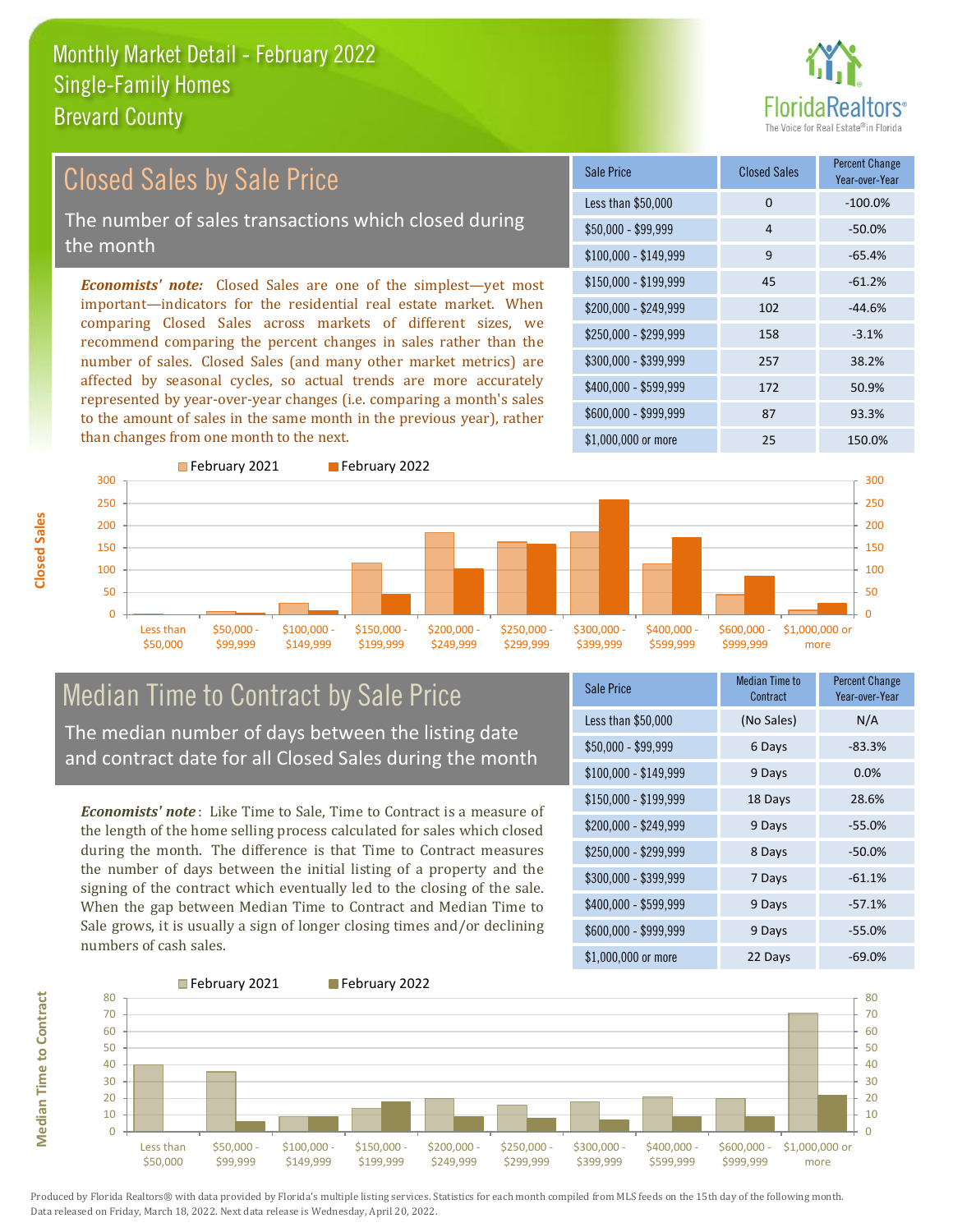# ealtors®

## New Listings by Initial Listing Price

The number of properties put onto the market during the month

*Economists' note:* New Listings tend to rise in delayed response to increasing prices, so they are often seen as a lagging indicator of market health. As prices rise, potential sellers raise their estimations of value—and in the most recent cycle, rising prices have freed up many potential sellers who were previously underwater on their mortgages. Note that in our calculations, we take care to not include properties that were recently taken off the market and quickly relisted, since these are not really *new* listings.





**New Listings**

**Inventory**





#### Inventory by Current Listing Price The number of property listings active at the end of the month

*Economists' note* : There are a number of ways to define and calculate Inventory. Our method is to simply count the number of active listings on the last day of the month, and hold this number to compare with the same month the following year. Inventory rises when New Listings are outpacing the number of listings that go off-market (regardless of whether they actually sell). Likewise, it falls when New Listings aren't keeping up with the rate at which homes are going off-market.

| <b>Current Listing Price</b> | Inventory | <b>Percent Change</b><br>Year-over-Year |
|------------------------------|-----------|-----------------------------------------|
| Less than \$50,000           | 1         | 0.0%                                    |
| $$50,000 - $99,999$          | 3         | $-76.9%$                                |
| $$100,000 - $149,999$        | 6         | $-81.3%$                                |
| $$150,000 - $199,999$        | 30        | $-66.7%$                                |
| $$200,000 - $249,999$        | 42        | $-70.2%$                                |
| \$250,000 - \$299,999        | 105       | $-50.2%$                                |
| \$300,000 - \$399,999        | 261       | 62.1%                                   |
| $$400,000 - $599,999$        | 155       | 15.7%                                   |
| $$600,000 - $999,999$        | 115       | $-6.5%$                                 |
| $$1,000,000$ or more         | 76        | $-2.6%$                                 |